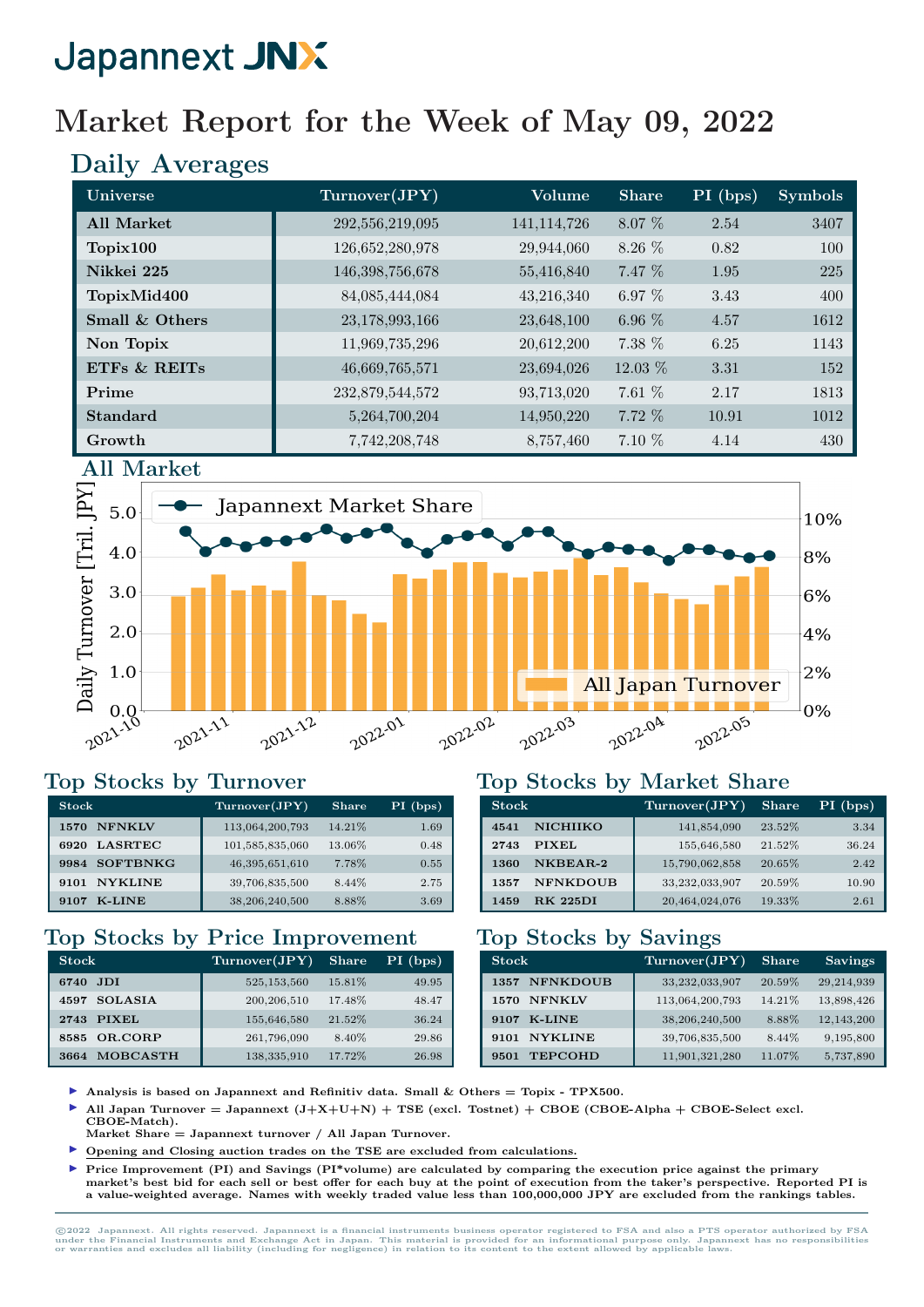# Top 10 Stocks by Turnover

# Topix 100

| <b>Stock</b>            | Turnover(JPY)   | Share  | PI (bps) |
|-------------------------|-----------------|--------|----------|
| <b>LASRTEC</b><br>6920  | 101,585,835,060 | 13.06% | 0.48     |
| <b>SOFTBNKG</b><br>9984 | 46,395,651,610  | 7.78%  | 0.55     |
| <b>TKOELCN</b><br>8035  | 36,654,305,700  | 10.38% | 0.65     |
| <b>NINTEND</b><br>7974  | 27,156,205,300  | 9.93%  | 0.77     |
| <b>FASTRET</b><br>9983  | 25,363,070,000  | 11.60% | 0.77     |
| <b>TOYOTA</b><br>7203   | 24,730,888,310  | 6.62%  | 0.82     |
| SONY G<br>6758          | 21,920,117,060  | 8.82%  | 0.91     |
| OLC<br>4661             | 17,738,192,020  | 11.22% | 0.69     |
| <b>KEYENCE</b><br>6861  | 10,255,755,110  | 8.11%  | 0.99     |
| <b>DAIKINI</b><br>6367  | 9,175,456,250   | 9.69%  | 0.79     |

### Small & Others

| <b>Stock</b>            | Turnover(JPY) | <b>Share</b> | PI (bps) |
|-------------------------|---------------|--------------|----------|
| <b>RENOVA</b><br>9519   | 7,131,354,820 | 7.19%        | 1.68     |
| MONEX G<br>8698         | 3,653,181,070 | 10.77%       | 5.59     |
| MTI-HTC<br>6966         | 3,388,898,500 | 9.68%        | 2.32     |
| <b>BEENOS</b><br>3328   | 2,560,592,500 | 8.31%        | 2.43     |
| <b>DEXERIAL</b><br>4980 | 2,342,879,230 | 9.28%        | 4.53     |
| <b>W-SCOPE</b><br>6619  | 2,133,814,290 | 7.41%        | 2.53     |
| <b>JMDC</b><br>4483     | 1,535,099,750 | 7.19%        | 4.65     |
| <b>RORZE</b><br>6323    | 1,515,946,400 | 8.68%        | 2.64     |
| <b>TOHOTIT</b><br>5727  | 1,194,654,980 | 7.07%        | 2.69     |
| <b>J-LEASE</b><br>7187  | 1,136,407,970 | 8.47%        | 2.14     |

#### ETFs & REITs

| <b>Stock</b>            | Turnover(JPY)   | <b>Share</b> | $PI$ (bps) |
|-------------------------|-----------------|--------------|------------|
| <b>NFNKLV</b><br>1570   | 113,064,200,793 | 14.21%       | 1.69       |
| <b>NFNKDOUB</b><br>1357 | 33,232,033,907  | 20.59%       | 10.90      |
| <b>RK 225DI</b><br>1459 | 20,464,024,076  | 19.33%       | 2.61       |
| NKBEAR-2<br>1360        | 15,790,062,858  | 20.65%       | 2.42       |
| <b>RK 225LV</b><br>1458 | 14,980,233,547  | 16.91%       | 1.85       |
| <b>225 BULL</b><br>1579 | 13,940,962,560  | 14.19%       | 1.72       |
| NFNK225<br>1321         | 1,250,317,041   | 3.83%        | 0.68       |
| <b>DW 225LV</b><br>1365 | 1,193,399,831   | 13.99%       | 2.17       |
| <b>DW 225DI</b><br>1366 | 1,097,323,757   | 15.08%       | 4.04       |
| <b>VIXSHORT</b><br>1552 | 990,604,839     | 4.78%        | 0.45       |

### Standard

| <b>Stock</b>            | Turnover(JPY) | Share   | $PI$ (bps) |
|-------------------------|---------------|---------|------------|
| <b>REMIX</b><br>3825    | 2,105,930,220 | 7.84%   | 5.04       |
| <b>MCDNALD</b><br>2702  | 1,951,259,100 | 13.61\% | 6.50       |
| <b>WEST HD</b><br>1407  | 1,314,045,050 | 10.08%  | 3.40       |
| <b>WORKMAN</b><br>7564  | 855,294,500   | 8.67%   | 2.43       |
| <b>FURUYAMT</b><br>7826 | 794,691,000   | 9.48%   | 2.95       |
| <b>SHINWISE</b><br>2437 | 774,288,070   | 9.22%   | 5.24       |
| <b>CHIYODA</b><br>6366  | 747,415,040   | 8.07%   | 6.73       |
| <b>MARUMIT</b><br>8256  | 699,128,260   | 8.62%   | 12.62      |
| <b>TS PHAHD</b><br>4581 | 617,629,750   | 8.21%   | 6.34       |
| <b>ORACLEJ</b><br>4716  | 554,526,800   | 8.93%   | 4.37       |

# Topix Mid400

| <b>Stock</b>            | Turnover(JPY)    | <b>Share</b> | $PI$ (bps) |
|-------------------------|------------------|--------------|------------|
| <b>NYKLINE</b><br>9101  | 39,706,835,500   | 8.44%        | 2.75       |
| <b>K-LINE</b><br>9107   | 38,206,240,500   | 8.88%        | 3.69       |
| <b>MTI-OSK</b><br>9104  | 15,514,889,500   | 9.78%        | 4.20       |
| 9501<br><b>TEPCOHD</b>  | 11,901,321,280   | 11.07%       | 5.60       |
| <b>INPEX</b><br>1605    | 9,602,709,170    | 8.17%        | 1.78       |
| 6532<br><b>BAYCURNT</b> | 8,618,623,000    | 10.35%       | 3.67       |
| YAMADAHD<br>9831        | 7,094,284,670    | 13.81%       | 6.73       |
| <b>NTTDATA</b><br>9613  | 6,654,723,530    | 4.46%        | 1.75       |
| <b>ADVNTST</b><br>6857  | 5, 353, 322, 400 | 7.84%        | 3.50       |
| <b>JFE HD</b><br>5411   | 4,986,550,360    | 5.23%        | 1.64       |

# NonTopix

| <b>Stock</b> |                 | Turnover(JPY) | <b>Share</b> | PI (bps) |
|--------------|-----------------|---------------|--------------|----------|
| 4385         | <b>MERCARI</b>  | 8,189,430,110 | 6.70%        | 1.16     |
| 4485         | <b>JTOWER</b>   | 2,275,904,800 | 6.59%        | 4.15     |
| 5031         | <b>MOI</b>      | 2,133,169,190 | 6.64%        | 3.12     |
| 3825         | <b>REMIX</b>    | 2,105,930,220 | 7.84%        | 5.04     |
| 2702         | <b>MCDNALD</b>  | 1,951,259,100 | 13.61%       | 6.50     |
| 3936         | <b>GLOBALWA</b> | 1,647,520,370 | 9.52%        | 5.06     |
| 4477         | <b>BASE</b>     | 1,590,030,980 | 8.08%        | 5.74     |
| 1407         | WEST HD         | 1,314,045,050 | 10.08%       | 3.40     |
| 4268         | <b>EDGETECH</b> | 1,062,536,170 | 8.48%        | 2.39     |
| 7564         | <b>WORKMAN</b>  | 855,294,500   | 8.67%        | 2.43     |

#### Prime

| <b>Stock</b> |                 | Turnover(JPY)     | <b>Share</b> | $PI$ (bps) |
|--------------|-----------------|-------------------|--------------|------------|
| 6920         | <b>LASRTEC</b>  | 101,585,835,060   | 13.06%       | 0.48       |
| 9984         | <b>SOFTBNKG</b> | 46,395,651,610    | 7.78%        | 0.55       |
| 9101         | <b>NYKLINE</b>  | 39,706,835,500    | 8.44%        | 2.75       |
| 9107         | $K$ -LINE       | 38,206,240,500    | 8.88%        | 3.69       |
| 8035         | <b>TKOELCN</b>  | 36,654,305,700    | 10.38%       | 0.65       |
| 7974         | <b>NINTEND</b>  | 27, 156, 205, 300 | 9.93%        | 0.77       |
| 9983         | <b>FASTRET</b>  | 25,363,070,000    | 11.60%       | 0.77       |
| 7203         | <b>TOYOTA</b>   | 24,730,888,310    | 6.62%        | 0.82       |
| 6758         | SONY G          | 21,920,117,060    | 8.82%        | 0.91       |
| 4661         | OLC.            | 17,738,192,020    | 11.22%       | 0.69       |

#### Growth

| <b>Stock</b> |                 | Turnover(JPY) | <b>Share</b> | $PI$ (bps) |
|--------------|-----------------|---------------|--------------|------------|
| 4385         | <b>MERCARI</b>  | 8,189,430,110 | 6.70%        | 1.16       |
| 4485         | <b>JTOWER</b>   | 2,275,904,800 | $6.59\%$     | 4.15       |
| 5031         | <b>MOI</b>      | 2,133,169,190 | $6.64\%$     | 3.12       |
| 3936         | <b>GLOBALWA</b> | 1,647,520,370 | 9.52%        | 5.06       |
| 4477         | <b>BASE</b>     | 1,590,030,980 | 8.08%        | 5.74       |
| 4268         | <b>EDGETECH</b> | 1,062,536,170 | 8.48%        | 2.39       |
| 5025         | <b>MERCURYR</b> | 803,328,840   | 8.11%        | 2.31       |
| 4478         | <b>FREEE</b>    | 781,979,890   | 6.04%        | 6.03       |
| 2998         | <b>CREAL</b>    | 780,852,490   | 7.34%        | 2.63       |
| 2158         | <b>FRONTEO</b>  | 645,075,700   | $6.39\%$     | 1.98       |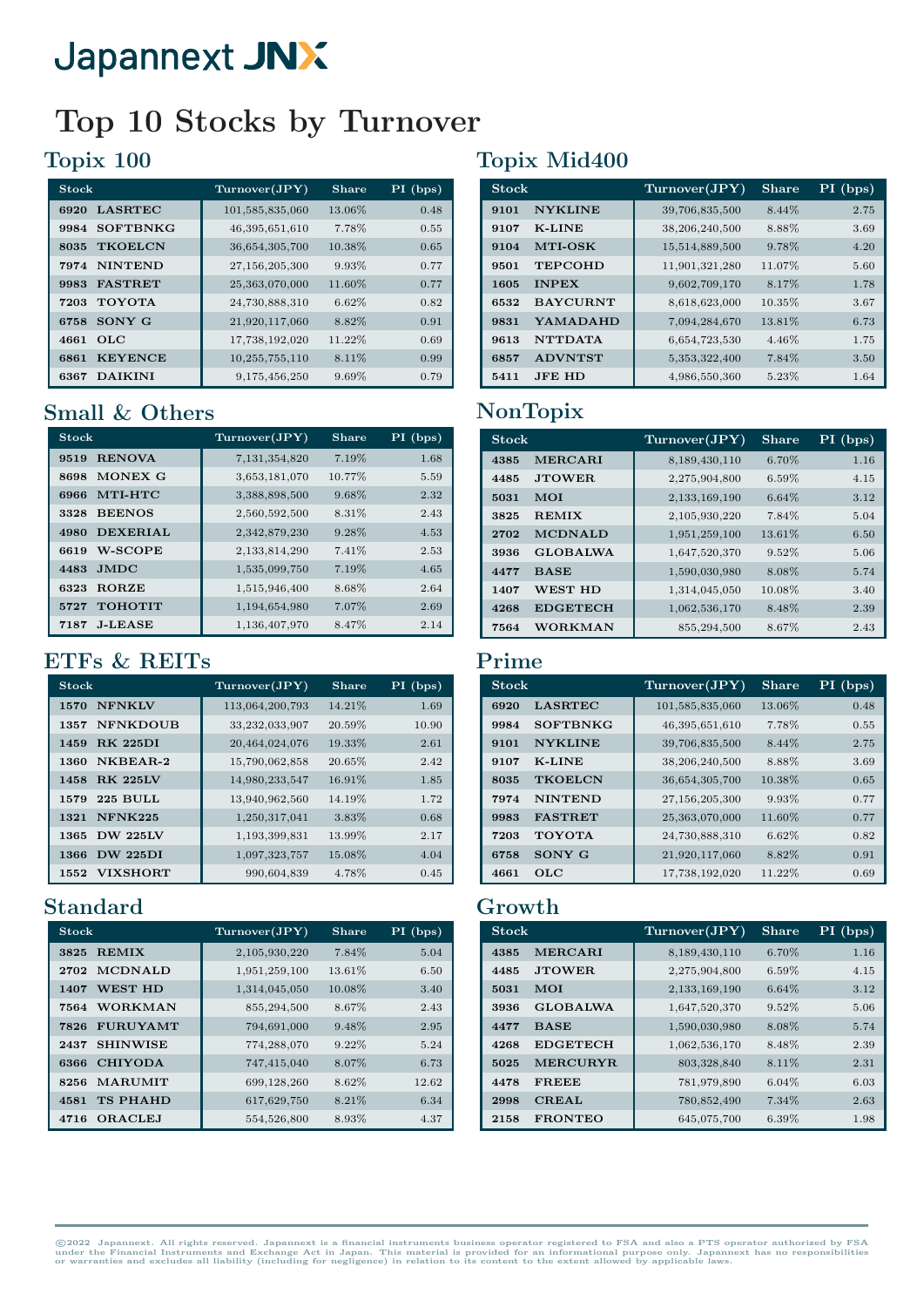# Top 10 Stocks by Market Share

## Topix 100

| <b>Stock</b>               | Share  | Turnover(JPY)   | $PI$ (bps) |
|----------------------------|--------|-----------------|------------|
| <b>LASRTEC</b><br>6920     | 13.06% | 101,585,835,060 | 0.48       |
| <b>SMIRE&amp;D</b><br>8830 | 12.11% | 2,257,490,110   | 2.09       |
| <b>NITORIHD</b><br>9843    | 11.84% | 4,871,201,060   | 0.91       |
| <b>FASTRET</b><br>9983     | 11.60% | 25,363,070,000  | 0.77       |
| 4661<br>OLC                | 11.22% | 17,738,192,020  | 0.69       |
| SMC<br>6273                | 11.04% | 5,479,828,200   | 1.70       |
| <b>TKOELCN</b><br>8035     | 10.38% | 36,654,305,700  | 0.65       |
| MHI<br>7011                | 10.29% | 8,366,604,330   | 0.99       |
| <b>SIONOGI</b><br>4507     | 10.24% | 6,452,060,320   | 0.93       |
| <b>MARBENI</b><br>8002     | 10.13% | 6,860,896,680   | 1.20       |

## Small & Others

| <b>Stock</b>            | Share  | Turnover(JPY) | $PI$ (bps) |
|-------------------------|--------|---------------|------------|
| <b>NICHIIKO</b><br>4541 | 23.52% | 141,854,090   | 3.34       |
| <b>JDI</b><br>6740      | 15.81% | 525,153,560   | 49.95      |
| <b>HODGAYA</b><br>4112  | 14.95% | 133,759,800   | 4.61       |
| <b>SIBAURA</b><br>6590  | 13.68% | 224,506,500   | 3.74       |
| WEATHER.<br>4825        | 13.41% | 203,830,800   | 4.74       |
| <b>RICOHLS</b><br>8566  | 13.22% | 148,406,550   | 3.84       |
| <b>T-ELDEV</b><br>2760  | 12.93% | 369,249,300   | 5.17       |
| <b>RISO KY</b><br>4714  | 12.91% | 156,867,470   | 8.65       |
| <b>GMOGSHD</b><br>3788  | 12.82% | 373,029,550   | 4.95       |
| TT-FHD<br>8616          | 12.29% | 228,809,900   | 8.62       |

### ETFs & REITs

| <b>Stock</b>            | <b>Share</b> | Turnover(JPY)   | $PI$ (bps) |
|-------------------------|--------------|-----------------|------------|
| NKBEAR-2<br>1360        | 20.65%       | 15,790,062,858  | 2.42       |
| <b>NFNKDOUB</b><br>1357 | 20.59%       | 33,232,033,907  | 10.90      |
| <b>RK 225DI</b><br>1459 | 19.33%       | 20,464,024,076  | 2.61       |
| <b>RK 225LV</b><br>1458 | 16.91\%      | 14,980,233,547  | 1.85       |
| <b>DW 225DI</b><br>1366 | 15.08%       | 1,097,323,757   | 4.04       |
| <b>225 BEAR</b><br>1580 | 14.22%       | 117,849,866     | 0.90       |
| <b>NFNKLV</b><br>1570   | 14.21%       | 113,064,200,793 | 1.69       |
| <b>225 BULL</b><br>1579 | 14.19%       | 13,940,962,560  | 1.72       |
| <b>DW 225LV</b><br>1365 | 13.99%       | 1,193,399,831   | 2.17       |
| <b>RENEWABL</b><br>9283 | 11.89%       | 256,990,280     | 2.86       |

# Standard

| <b>Stock</b>            | <b>Share</b> | Turnover(JPY) | $PI$ (bps) |
|-------------------------|--------------|---------------|------------|
| <b>PIXEL</b><br>2743    | 21.52%       | 155,646,580   | 36.24      |
| <b>MCDNALD</b><br>2702  | 13.61%       | 1,951,259,100 | 6.50       |
| <b>MIPOX</b><br>5381    | 13.36%       | 197,681,200   | 5.20       |
| <b>OKINCEL</b><br>9436  | 11.56%       | 149,348,900   | 5.97       |
| <b>ACOM</b><br>8572     | 11.44%       | 313,856,730   | 9.66       |
| ABALANCE<br>3856        | 11.41%       | 186,973,710   | 3.17       |
| <b>WEST HD</b><br>1407  | 10.08%       | 1,314,045,050 | 3.40       |
| <b>FURUYAMT</b><br>7826 | 9.48%        | 794,691,000   | 2.95       |
| <b>ATOM</b><br>7412     | 9.36%        | 168,946,410   | 3.00       |
| <b>SHINWISE</b><br>2437 | 9.22%        | 774,288,070   | 5.24       |

# Topix Mid400

| <b>Stock</b> |                 | Share  | Turnover(JPY)  | $PI$ (bps) |
|--------------|-----------------|--------|----------------|------------|
| 9831         | YAMADAHD        | 13.81% | 7,094,284,670  | 6.73       |
| 4902         | <b>KONICAM</b>  | 12.63% | 2,346,364,020  | 7.26       |
| 6417         | <b>SANKYOP</b>  | 12.08% | 1,127,303,700  | 4.03       |
| 4686         | <b>JUSTSYS</b>  | 11.94% | 294,669,300    | 6.49       |
| 2670         | <b>ABCMART</b>  | 11.88% | 925,112,100    | 5.51       |
| 8410         | <b>SEVEN BK</b> | 11.52% | 632,226,030    | 14.76      |
| 6465         | <b>HOSIZAKI</b> | 11.44% | 1,090,388,900  | 6.62       |
| 8572         | <b>ACOM</b>     | 11.44% | 313,856,730    | 9.66       |
| 6134         | <b>FUJICORP</b> | 11.07% | 310,623,230    | 2.32       |
| 9501         | <b>TEPCOHD</b>  | 11.07% | 11,901,321,280 | 5.60       |

# NonTopix

| <b>Stock</b> |                 | <b>Share</b> | Turnover(JPY) | PI (bps) |
|--------------|-----------------|--------------|---------------|----------|
| 2743         | <b>PIXEL</b>    | 21.52%       | 155,646,580   | 36.24    |
| 3664         | <b>MOBCASTH</b> | 17.72%       | 138,335,910   | 26.98    |
| 4597         | <b>SOLASIA</b>  | 17.48%       | 200,206,510   | 48.47    |
| 4371         | CCT             | 14.22%       | 144,644,550   | 4.39     |
| 2702         | <b>MCDNALD</b>  | 13.61%       | 1,951,259,100 | 6.50     |
| 5381         | <b>MIPOX</b>    | 13.36%       | 197,681,200   | 5.20     |
| 9283         | <b>RENEWABL</b> | 11.89%       | 256,990,280   | 2.86     |
| 7373         | <b>AIDMA HD</b> | 11.88%       | 202,519,590   | 2.50     |
| 3914         | $JIG-SAW$       | 11.75%       | 265,646,200   | 5.12     |
| 9436         | <b>OKINCEL</b>  | 11.56%       | 149,348,900   | 5.97     |

#### Prime

| <b>Stock</b> |                 | Share  | Turnover(JPY)   | $PI$ (bps) |
|--------------|-----------------|--------|-----------------|------------|
| 4541         | <b>NICHIIKO</b> | 23.52% | 141,854,090     | 3.34       |
| 6740         | <b>JDI</b>      | 15.81% | 525, 153, 560   | 49.95      |
| 4112         | <b>HODGAYA</b>  | 14.95% | 133,759,800     | 4.61       |
| 9831         | YAMADAHD        | 13.81% | 7,094,284,670   | 6.73       |
| 6590         | <b>SIBAURA</b>  | 13.68% | 224,506,500     | 3.74       |
| 4825         | <b>WEATHER</b>  | 13.41% | 203,830,800     | 4.74       |
| 8566         | <b>RICOHLS</b>  | 13.22% | 148,406,550     | 3.84       |
| 6920         | <b>LASRTEC</b>  | 13.06% | 101,585,835,060 | 0.48       |
| 2760         | <b>T-ELDEV</b>  | 12.93% | 369,249,300     | 5.17       |
| 4714         | <b>RISO KY</b>  | 12.91% | 156,867,470     | 8.65       |

#### Growth

| <b>Stock</b> |                 | <b>Share</b> | Turnover(JPY) | $PI$ (bps) |
|--------------|-----------------|--------------|---------------|------------|
| 3664         | <b>MOBCASTH</b> | 17.72%       | 138,335,910   | 26.98      |
| 4597         | <b>SOLASIA</b>  | 17.48%       | 200,206,510   | 48.47      |
| 4371         | CCT             | 14.22%       | 144,644,550   | 4.39       |
| 7373         | <b>AIDMA HD</b> | 11.88%       | 202,519,590   | 2.50       |
| 3914         | $JIG-SAW$       | 11.75%       | 265,646,200   | 5.12       |
| 5759         | <b>NDENKAI</b>  | 11.40%       | 253,672,330   | 3.97       |
| 4053         | <b>SUN AST</b>  | 10.49%       | 217, 267, 730 | 3.11       |
| 6613         | <b>QDLASER</b>  | 10.38%       | 196,883,020   | 5.33       |
| 5028         | <b>SECONDXI</b> | 10.09%       | 154,085,340   | 3.60       |
| 4194         | <b>VISIONAL</b> | 9.85%        | 576,225,400   | 5.09       |